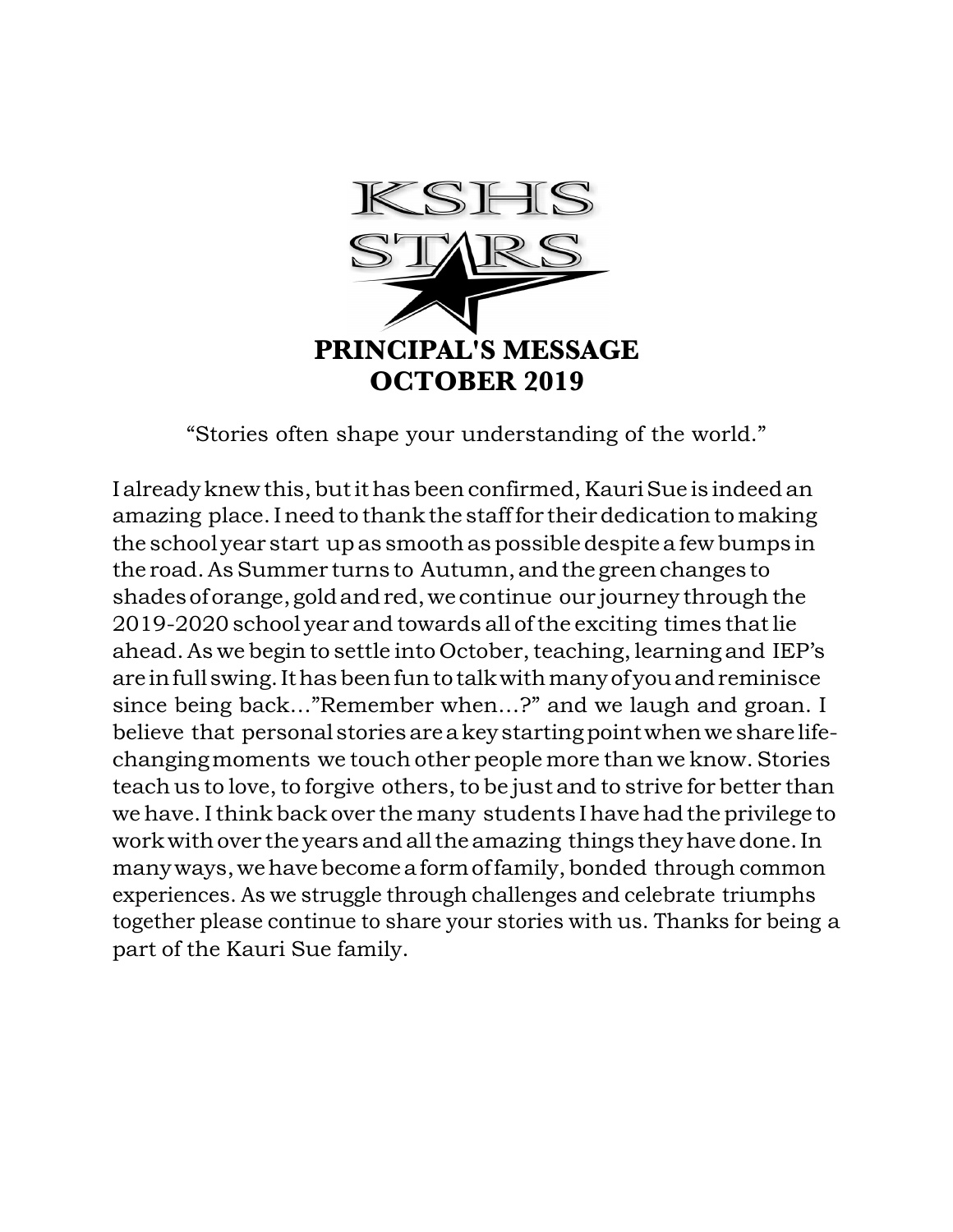# **Save the Date!**

- **October 4th- "Boo to the Flu" clinic in the Kauri Sue Hamilton Cafeteria 2:30 p.m.– 6:00 p.m.**
- **October 16th- Picture Day**
- **October 21-25- Fall Recess, No School**
- **October 28th – No School – All Grade Transmittal Day**
- **October 29th – Pumpkins from the Utah State Prison**
- **October 31st- Halloween Parade, 10:30-11:30 in the Atrium**

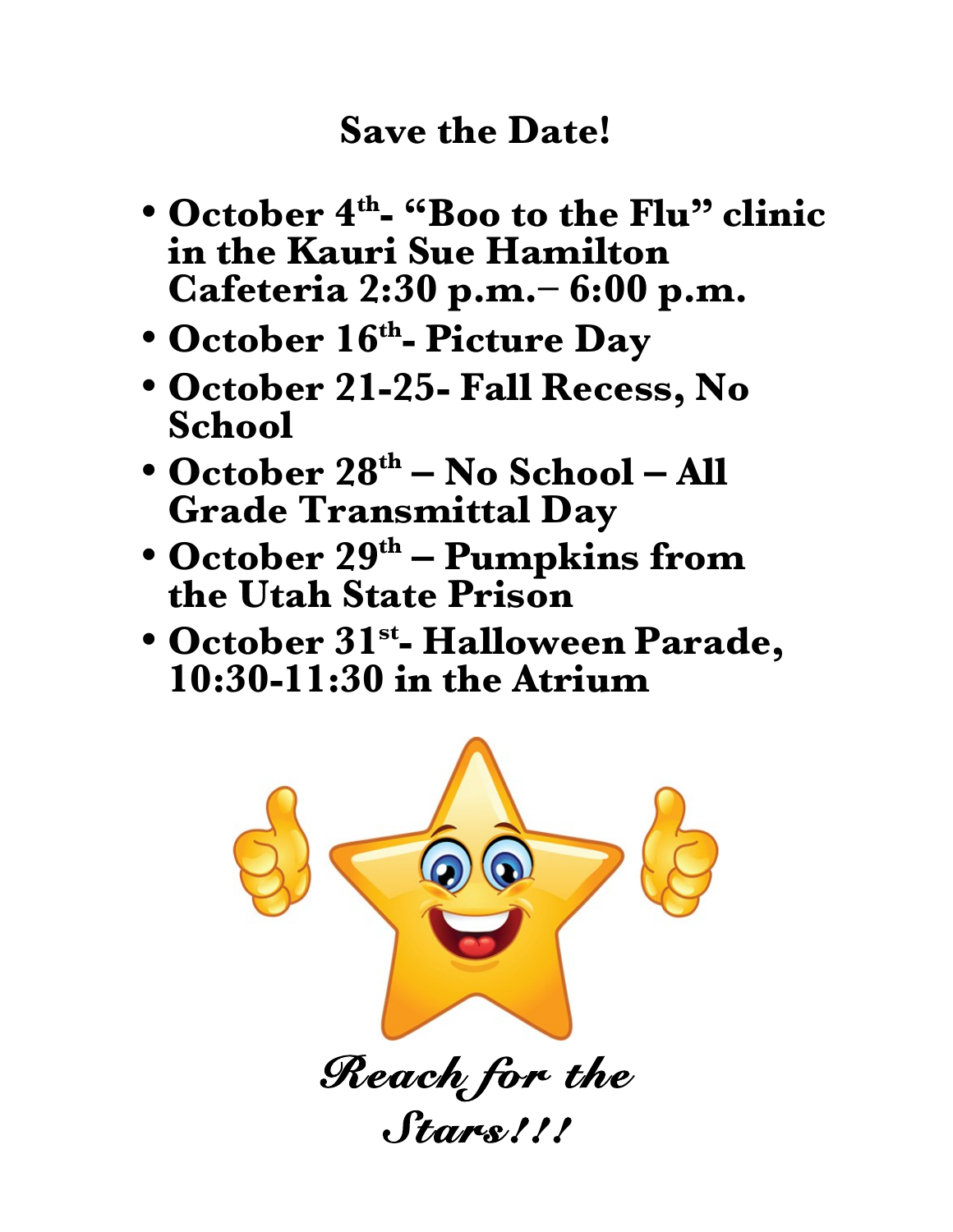# Let your voice be heard!

DSPD invites people with disabilities to share your opinions and ideas with us. We are hosting five focus groups that you can attend in-person or online. All of the focus groups will be located at 195 N 1950 W Salt Lake City, UT, 84116. Read the focus group descriptions below. Then fill out the form to register for the focus groups that you want to attend. Web address:

https://docs.google.com/forms/d/e/1FAIpQLScAodp9KRAPbMsIC5cto9q3azRuVJ6Y8WKZW\_v7ESQiG-zK-A/viewform

# **Caregiver Compensation**

### October 2, 2019, 3-5 pm

The Utah Department of Health is conducting a study for our state legislature about paying parents and spouses to care for their loved ones. DSPD is helping get information for the Department of Health by asking you and other families about caregiving. DSPD wants to hear from you about (1) the help that you receive; (2) what your needs are; (3) what stops you from getting the help that you need; and (4) who you want to help you every day.

# **Technology First**

### October 9, 2019, 3-5 pm

DSPD is interested in using technology, like video calls, cameras, and smart devices, to support your independence. We want to know what you think about technology. We will ask you questions about (1) what devices you use; (2) your opinion on a few different technologies; (3) your privacy; and (4) other concerns that you have.

## **Nursing Services**

### October 16, 2019, 3-5 pm

DSPD wants to know more about your medical support needs. We will ask you questions about (1) who helps you; (2) what your medical needs are; (3) if you get enough help with your medical needs; and (4) if you want more help.

## **Service Design**

### October 23, 2019, 3-5 pm

DSPD wants to know about the help that you need every day. We will ask you questions about (1) the help that you receive; (2) what your needs are; (3) what you like about the help that you receive; (4) what you do not like about the help that you receive; (5) the things that you want to do each day; and (6) where you want to go every day.

## **Integrated Community Programs**

### October 28, 2019, 3-5 pm

DSPDwantstoknowaboutactivitiesthatyouwanttododuringtheday.Wewillaskyouquestions about(1) your community;(2) what you like to do;(3) new things that you want to try;(4) going to work; and (5) where you want to go every day.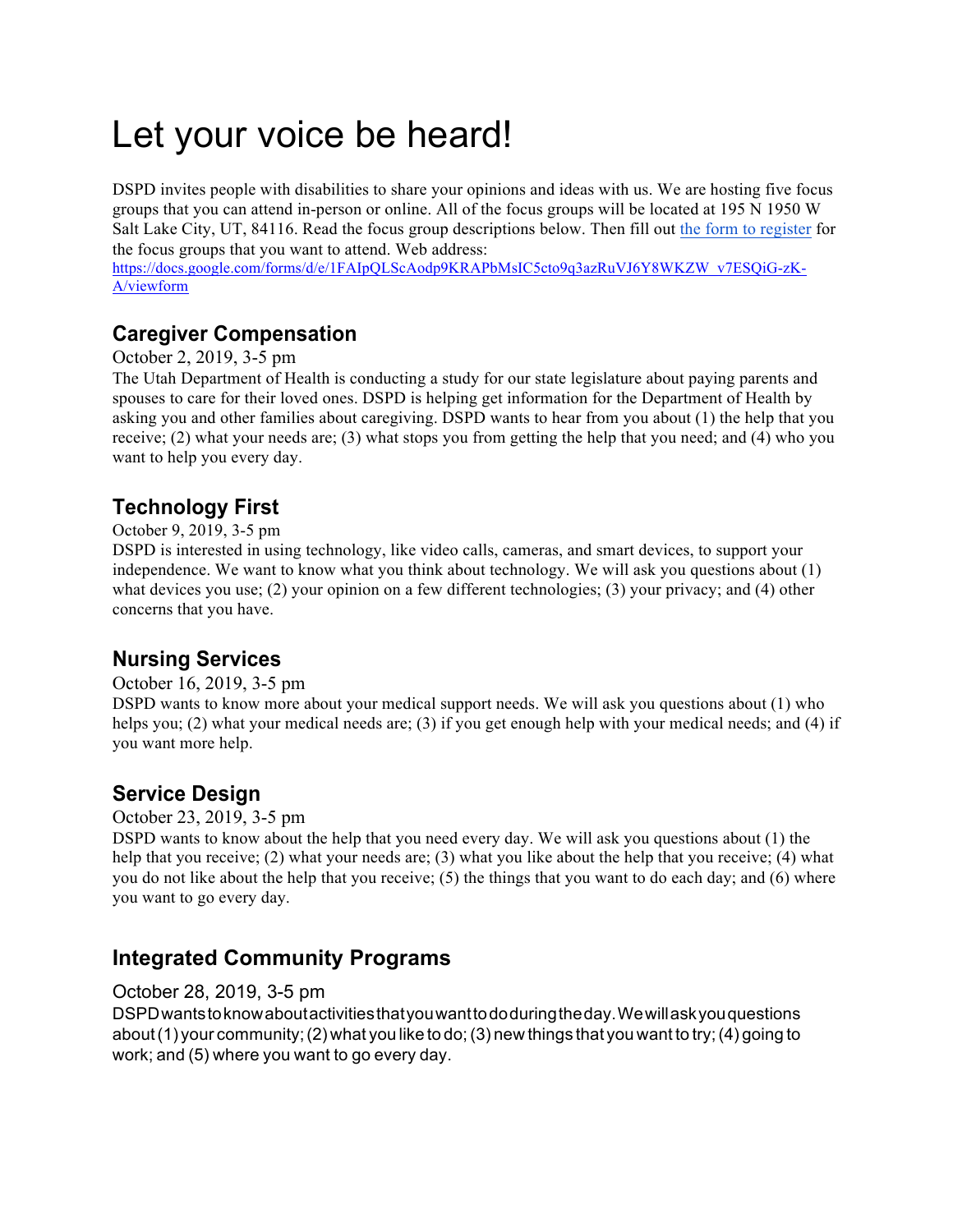# **Say Hello to the Transition Specialist at Kauri Sue Hamilton!**

Hello, I'm Jen and I've been at KSHS since 2014. I've worked with most of the of students here and I've loved every minute of it. I have been given the opportunity to support our students ages 14-22 in their transition into independence/world. I will be teaching them real world routines, skills, and finding them job opportunities in the community, as well as within the school. I am very excited to be working with our students!

This month we will be working on survival signs. When you're out in the community, take a second to point out signs such as stop, bathroom, and crosswalk signs! Practice makes perfect! If you have any ideas, questions, or concerns please email me at jenifer.workman@jordandistrict.org

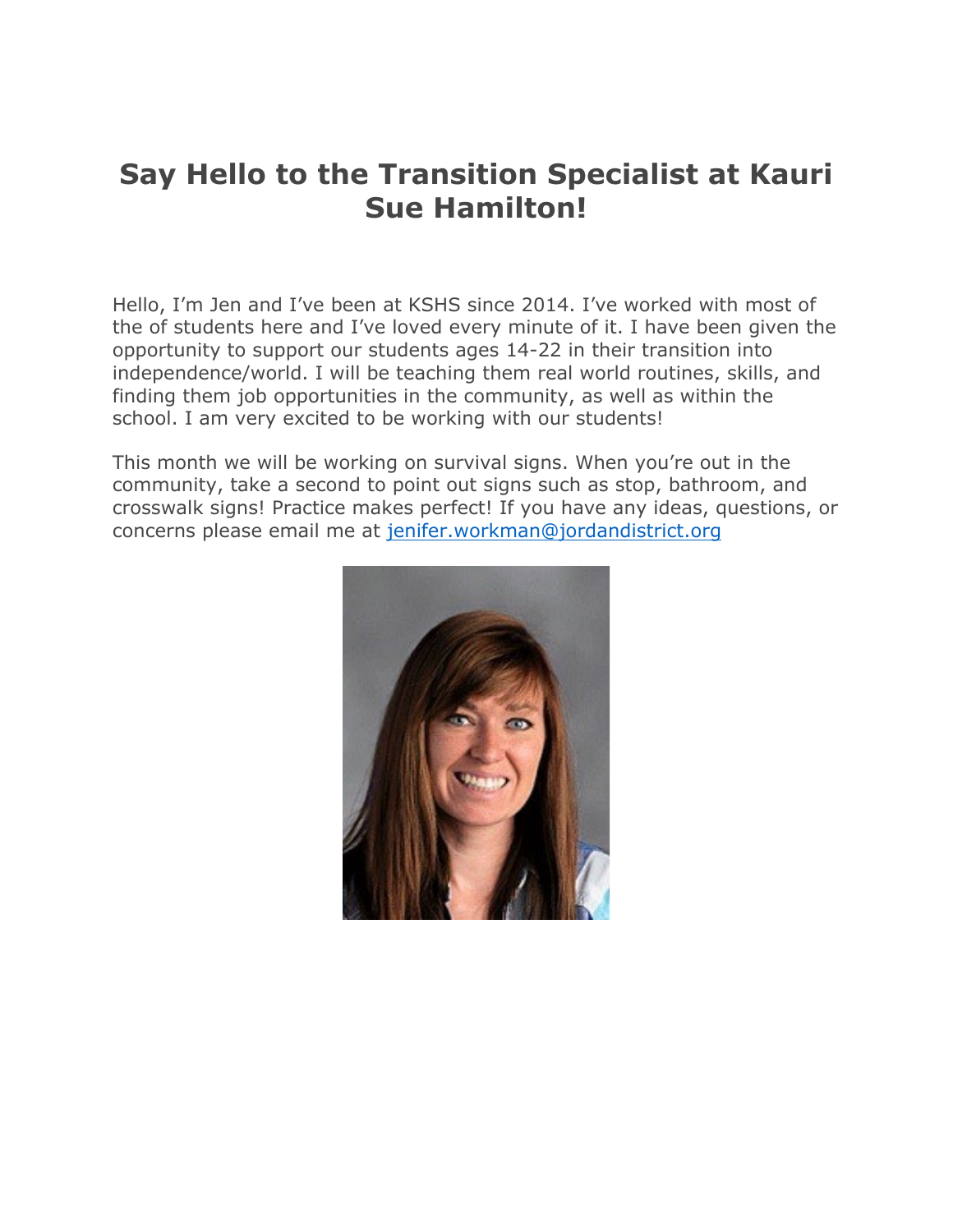## **October Speech and Language News**

We are excited to continue with our Word of the Week program. Core vocabulary words we will be using in October include 'wait, my turn, your turn'. Students will practice waiting for highlydesirableitemssuchastotakeaturnduringagameortogetatreat.Somehelpfulcues toassistyourchildwithwaitingincluderemindersforthemtolistenfortheirname,watchinga clockticdown(Appsuggestion:VisualTimerbyYong)whilebrushingteeth,orcountingtoa particular number (e.g. 1... 2... 3... Go) to be able to go outside. These activities naturally lead into turn taking. We take turns all day long with our students such as moving rain sticks in music, throwing balls inPE, and vacuuming in functional groups with Occupational Therapy. Wetaketurnstalking,too!Whatdoyoudoathomewithyourchildthatincludestakingturns? Do you know how your child can request a turn? If not, reach out to your child's classroom teachers or speech therapist to find out how you can help them request a turn.

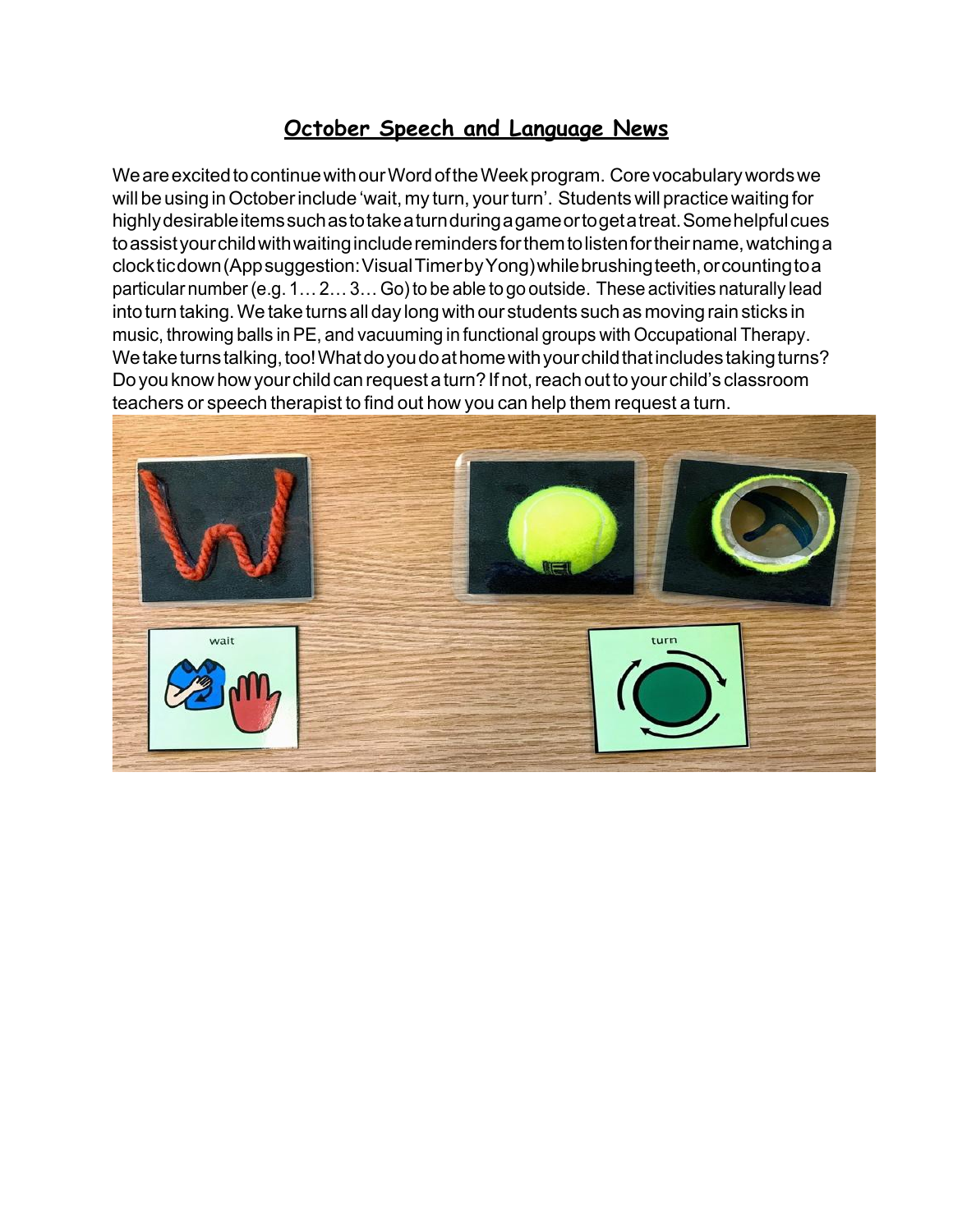

**JORDAN SCHOOL DISTRICT HEALTH SERVICES OUTREACH** Kauri Sue Hamilton School 2827 West 13400 South Riverton, UT 84065 (801) 567-8508 Fax (801) 567-8521

# **Do you need help paying your energy bills?**

As it cools down outside, your home should be a place of warmth and comfort for you and your family. Jordan School District has partnered with the H.E.A.T. program (Home Energy Assistance Target), designed to help low-income families with their utility bills during the coldest months of the year. Especially those that are the most vulnerable, such as the elderly, the disabled, and households with young children.

H.E.A.T applications are being accepted **October 1-April 30**. As a courtesy, we will help you fill out the application and submit it to the H.E.A.T. office. Call Health Services to make an appointment **Monday-Friday 8:00 am – 3:30 pm 801-567-8515.**

| <b>INCOME ELIGIBILITY</b><br><b>Monthly Pre-tax Income Limits</b> |                                        |
|-------------------------------------------------------------------|----------------------------------------|
| Household size                                                    | <b>H.E.A.T.</b><br><b>Gross Income</b> |
|                                                                   | \$1,561                                |
| 2                                                                 | \$2,114                                |
| 3                                                                 | \$2,666                                |
| 4                                                                 | \$3,219                                |
| 5                                                                 | \$3,771                                |
| 6                                                                 | \$4,324                                |
|                                                                   | \$4.876                                |
| If more than 7                                                    | Add \$552 per<br>person                |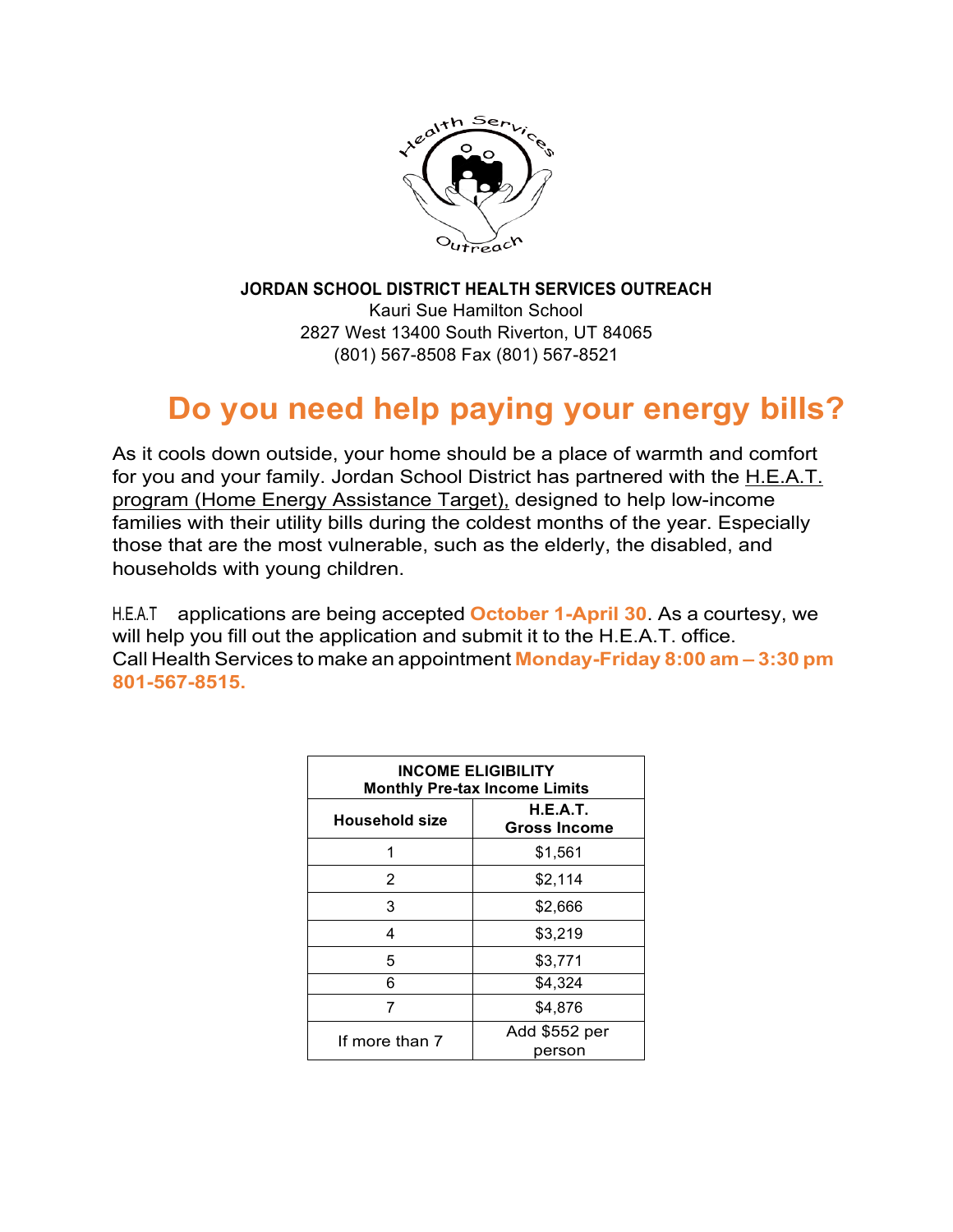# **NOTES FROMNURSING**

### **INFLUENZA (FLU) FACTS**

### **What is influenza (also called flu)?**

Thefluisacontagiousrespiratoryillnesscausedbyinfluenzavirusesthatinfectthenose, throat,andlungs.Itcancausemildtosevereillness,andattimescanleadtodeath\*.Thebest way to prevent the flu is by getting a flu vaccine each year.

### **Signs and symptoms of flu**

People who have the flu often feel some or all of these signs and symptoms:

- Fever, usually over 101°F and typically chills as well
- Bad "wet sounding" cough
- Sore throat
- Runny or stuffynose
- Severe muscle and body aches
- Bad headache
- Fatigue (very tired)

*\*Mostpeoplewhogetinfluenzawillrecoverinafewdaystolessthantwoweeks,butsome people will develop complications (such as pneumonia) as a result of the flu, some of which can be life-threatening.*

### **How flu spreads**

Most experts believe that flu viruses spread mainly by droplets made when people with flu cough, sneezeortalk.Thesedroplets canlandinthemouthsornosesofpeoplewhoare nearby.Lessoften,apersonmightalsogetflubytouchingasurfaceorobjectthathasfluvirus on it and then touching their own mouth, eyes or possibly their nose.

### **Period of contagiousness**

Youmaybeabletopassontheflutosomeoneelsebeforeyouknowyouaresick,aswellas whileyouaresick.Mosthealthypeoplemaybeabletoinfectothersbeginningonedaybefore symptoms develop and up to five to seven days after becoming sick. Some people, especially young children and people with weakened immune systems, might be able to infect others for an even longertime.

### **Prevent seasonal flu: Get vaccinated**

- The single best way to prevent the flu is to get a flu vaccine each season.
- There are several flu vaccine options:

Traditionalfluvaccinesmadetoprotectagainstthreedifferentfluviruses(called"trivalent" vaccines)areavailable.TrivalentfluvaccineprotectsagainsttwoinfluenzaAviruses (anH1N1 andanH3N2)andaninfluenzaBvirus.Inaddition,fluvaccinesmadetoprotectagainstfour